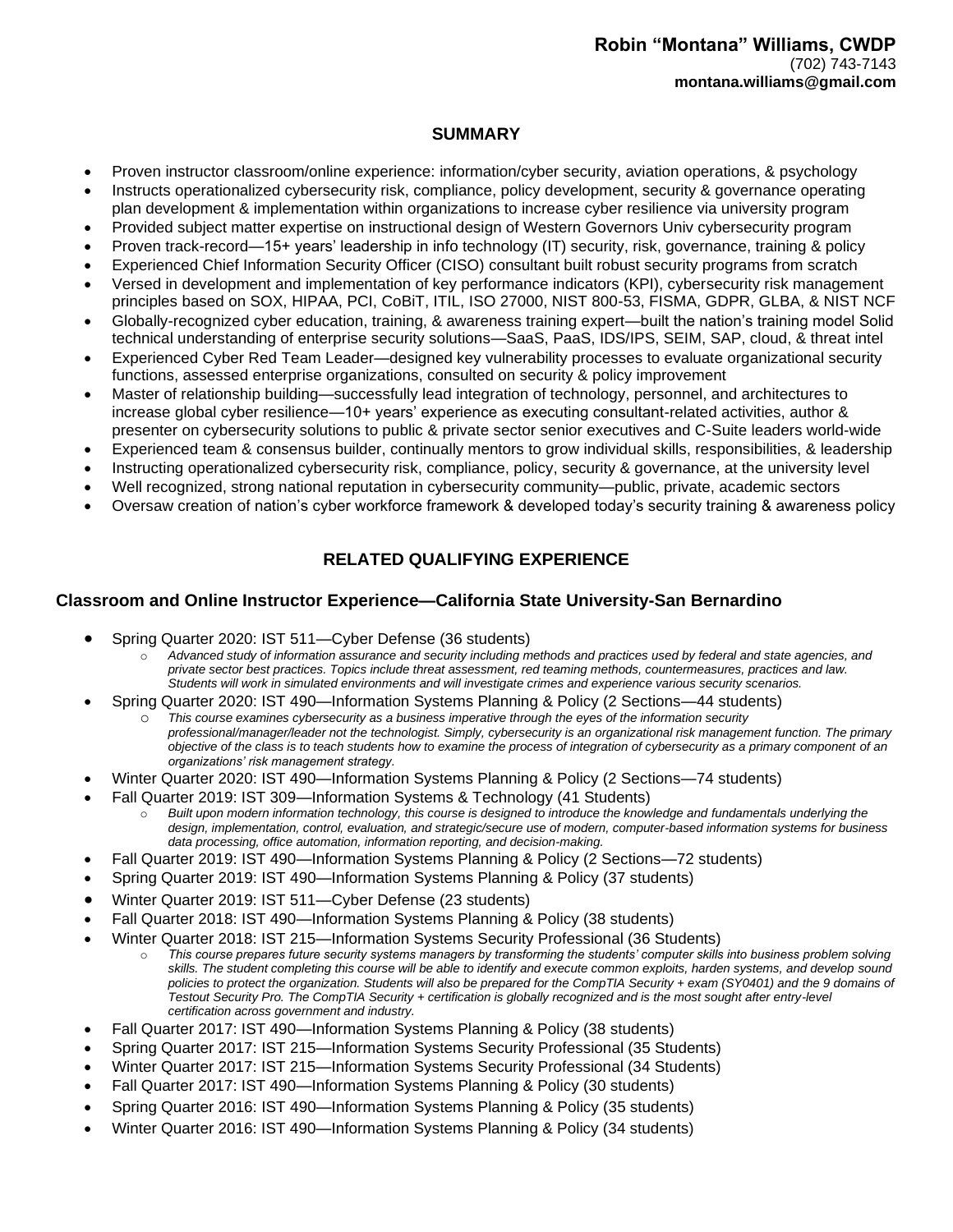- Fall Quarter 2015: IST 215—Information Systems Security Professional (44 Students)
- Fall Quarter 2015: IST 490—Information Systems Planning & Policy (46 students)
- Spring Quarter 2015: IST 490—Information Systems Planning & Policy (33 students)
- 2002-2010: Psychological Operations Instructor, USAF o *Taught influence operations, social engineering methodology, human behavior to Cyber Red Team Operators and Leaders*
	- 1996-2002: Combat Flight Instructor, USAF o *Taught all aspects of military flight operations—theory, planning, operational execution, weapons delivery, combat force integration*

#### **EDUCATION**

**NorthCentral University,** Prescott Valley, AZ—**PhD/ABD, Industrial Organizational Psychology Louisiana Tech University,** Ruston, LA--**Master's Degree, Industrial Organizational Psychology Moorhead State University,** Moorhead, MN*—***Bachelor's Degree, History**

## **PUBLICATIONS/ARTICLES**

Rauch, D. & Williams, R.B. (2015, Fall). Social Engineering: The Root of the Cyber Threat. *United States Cybersecurity Magazine, 3*(9), 30-34. Retrieved from https://www.uscybersecurity.net/csmag/social-engineering-theroot-of-the-cyber-threat/

Williams, R. B. (2013). *National Initiative for Cybersecurity Education: Best practices for planning a cybersecurity workforce*. Retrieved from https://niccs.us-cert.gov/sites/default/ files/documents/files/Best%20Practices%20for%20 Planning%20a%20Cybersecurity%20Workforce\_062813\_v4.2\_FINAL\_NICE%20branded\_0.pdf

Williams, R. B. (2013). *National Initiative for Cybersecurity Education: Cybersecurity maturity model—White Paper*. Retrieved from https://niccs.us-cert.gov/sites/default/files/ documents/files/NICE%20Capability%20 Maturity%20 Model%20white%20paper\_ 06282013\_FINAL\_NICE%20branded\_0.pdf

Williams, R. B. (2014). *The path towards cybersecurity professionalization: Insights from other occupations.* Retrieved from https://niccs.us-cert.gov/sites/default/files/documents/files/ The%20Path%20Towards%20Cybersecurity% 20Professionalization\_0.pdf

Williams, R. B. (2015). 2015 Advanced Persistent Threat Awareness Study: Third Annual. Retrieved from http://www.isaca.org/Knowledge-Center/Research/ResearchDeliverables/Pages/Advanced-Persistent-Threats-Awareness-Study-Results.aspx

Williams, R.B. (2016). *State of Cybersecurity: Implications for 2016*. Retrieved from http://www.isaca.org/cyber/ Documents/state-of-cybersecurity\_res\_eng\_0316.pdf

Williams, R. B. (2016). *Arming Organizations to Detect and Respond to Stealthy APTs*. In D. Swanson (Ed.), *The EDP Audit, Control, and Security Newsletter, 53* (5), 7-13. Philadelphia, PA: Taylor & Francis

Williams, R.B. (2018, Summer). Tackling the Gorilla: The C-Suites Role in Cyber Risk. *United States Cybersecurity Magazine, 6*(20), 44-46. Retrieved from https://www.uscybersecurity.net/csmag/tackling-the-gorilla-the-c-suites-rolein-cyber-risk/

# **QUALIFYING EXPERIENCE**

#### **June 2019 – Present: VP, Business Resilience Operational Risk Officer, Wells Fargo, Las Vegas, NV**

- Leads results-driven operational risk (e.g., incident management/cyber resiliency) oversight for \$104B company
- Evaluates incident response/management, cybersecurity, & crisis communications programs, processes, & technology for 273K+ employees worldwide--serves as organizational leader for related remediation oversight
- Authors credible challenges, documents root causes, tracks front line issue management closure, & remediation plans, to comply with regulatory guidance & industry-best practices across eight financial center lines of business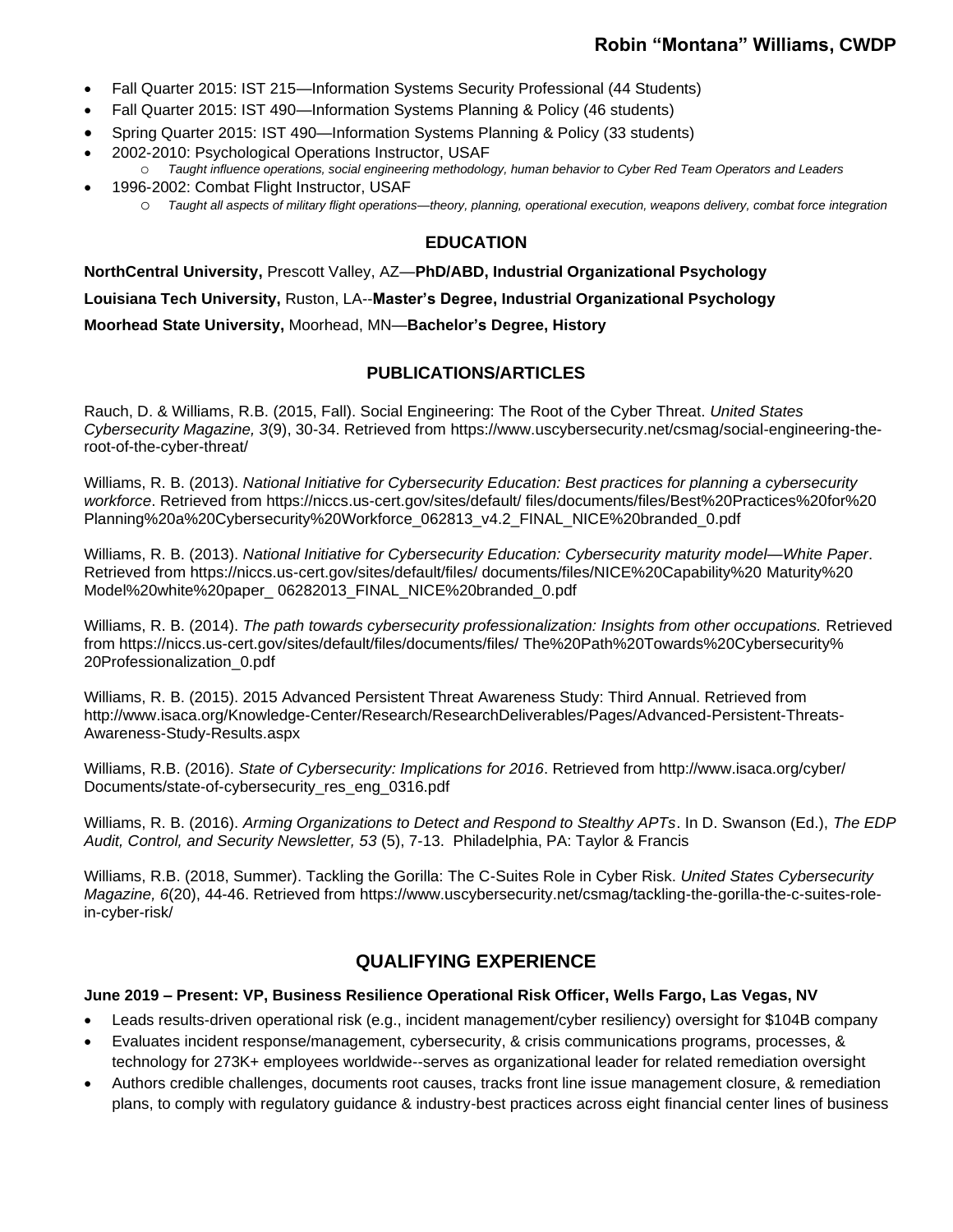# **Robin "Montana" Williams, CWDP**

• Hand-picked as WF's independent risk management SME for organizational cyber resiliency, responsible for development of key processes to ensure oversight, monitoring, & credible challenge of resiliency functions

## **Mar 2015 – Present: Co-Founder & Managing Partner, Titan Rain Cybersecurity, LLC, Las Vegas, NV**

- Co-Founder & Managing Partner—provides virtual Chief Information Security Officer services & consulting services (e.g., policy, technology, programs, training, & risk to Fortune 500 firms) generates \$2M annual revenue
- Designed a global cybersecurity training & certification program—certified 1,092 cyber pros from entry-expert
- Cybersecurity/Risk Consultant—provided numerous industry sector solutions related to (e.g., IT/Cybersecurity technology & programs, risk, policy, governance, compliance (GDPR, SOX, NIST CSF, FFIEC, CCPA)
- Provides crypto-currency consulting on secure financial transactions—in order to gain/maintain PCI compliance
- Engagement-focused client relationship-based consulting on global cyber risk management & training to Canada, UK, Sweden, Israel, Czech Republic, Germany, United Arab Emirates, Australia, China, Singapore, & Japan
- **Key Roles:**
	- **Jan 2020 – Present: vCISO Service, Madison Square Garden/TAO Entertainment Grp, Link Tech, Las Vegas, NV**
		- $\circ$  Provides information security consulting services—creating cyber strategy, risk management program, staff models
		- $\circ$  Conducting cyber resiliency review, assessing security program current state, developing future state, & gap analysis
		- o Creating a board-level cybersecurity dashboard to communicate current state of information security program
	- **Mar 2018 – Present: Executive Cyber On-Demand Independent Consultant/vCISO, Protiviti, Inc, NY, NY**
		- o Provides virtual Chief Information Security Officer (CISO) services and Executive Cybersecurity Consulting to Protiviti, Inc's global Fortune 500 customers—solved their toughest cyber & risk issues—creating resiliency
		- $\circ$  Delivers business-driven information security program consulting—infused security, business continuity, crisis communications, incident response, & regulatory requirements (NYDFS, CCPA, SOX, PCI-DSS, GDPR, HIPAA)
		- o Created/employed IT/cyber risk management dashboard—to prioritize key measurements/enhance decision-making
		- $\circ$  Led multiple table-top exercises validating organizational incident response plans to potential cyber threats
	- **Mar 2018 – March 2019: Interim Chief Information Security Officer/Consultant, Everi, Inc., Las Vegas, NV** 
		- o Chief Information Security Officer (CISO)—built security program & analytical team from ground up—added key technical solutions, created industry recognized policy/procedure best practices, directed 4 security assessments, & overhauled SOX/PCI/GDPR/NYDFS/COSO/GBLA/NIST CSF controls to meet compliance requirements
		- $\circ$  Designed & developed--world's first endpoint security solutions for financial services industry cash transactions; resulting in secure, compliant, & manageable card data environment (PCI-DSS) processing \$23B/year transactions
		- o Built first corporate cybersecurity, governance, risk, and compliance (e.g., PCI, CCPA, NYDFS) programs implemented Office 365 security; integrated Mimecast, Jazz Networks Insider Threat Management, file integrity & vulnerability management, app security; crafted risk-based incident response/disaster recovery plans
		- o Constructed cyber framework driven business processes to reduce risk & enable \$23B/annual card transactions
		- $\circ$  Created best business practices & enhanced operations employing advanced IT methodology through integration of network management tools to enhance confidentiality, integrity, accessibility—78% improvement
		- o Identified & resolved remote financial transactions vulnerabilities—built endpoint solutions for untrusted networks
		- $\circ$  Identified network degradation root causes—eliminated duplicative systems; streamlined policy/improved visibility
		- o Oversaw project management efforts on multiple IT-related projects—SPLUNK integration, Microsoft 365 Enterprise, data center migration, endpoint security software suite, & a untrusted network firewall deployment
	- **Aug 2016 – Feb 2018: Various Short-Term Consulting Venues, Numerous Global Locations** vCISO services, info security workforce development, info security strategic planning, & cybersecurity tool integration
	- **Apr 2015 – Jul 2016: Senior Cybersecurity Practices Consultant, ISACA, Rolling Meadows, IL**
		- o Provided interim consulting services to develop the world's first performance-based cybersecurity certification
		- $\circ$  Conducted & published numerous cybersecurity workforce development articles, papers, threat, & risk studies
		- o Analyzed global business needs to enhance cyber workforce skill development to create go-to-market strategies

## **Mar 2015 – Present: Adjunct Professor, California State Univ-San Bernardino, San Bernardino, CA**

- Collegiate professor/researcher of network security & cybersecurity risk—to date taught 573 students in the areas of cybersecurity, risk mitigation, access/network management, incident response, regulatory policy & governance
- Specialized instruction includes: Industry recognized frameworks (CoBIT, ITIL, ISO 27000, NIST CSF); & IT & Cybersecurity Risk Assessments providing basics skills to develop gap-closing organizational remediation plans
- Proficient in multi-modal instruction—in person, live virtual, & on-demand online via BlackBoard, Canvas, Moodle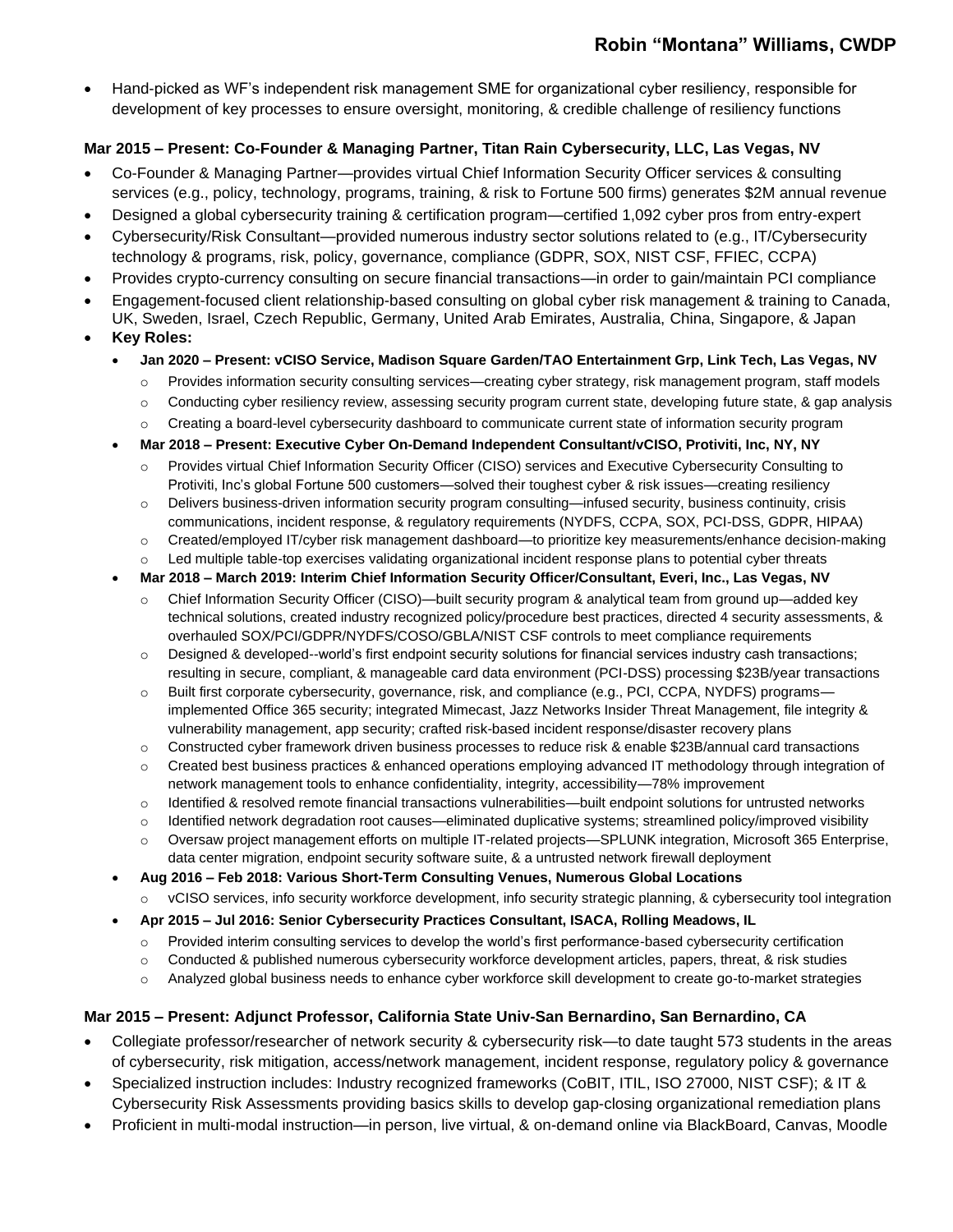#### **Sep 2011 – Mar 2015: Chief, Nat'l Cyber Education/Training/Awareness (GS-15), DHS, Washington, DC**

- Co-leader & strategic advisor to the President's National Initiative for Cybersecurity Education (NICE)
- Administered DHS/NSA Centers of Academic Excellence (CAE) program—oversaw development of cyber critical skill education units within 194 CAEs—directed large projects related to academic partnerships with financial, health care, energy, & communications/IT to ensure graduates have the skills to complete job-related tasks
- Supervised DHS team of 8 employees & 28 contractors implementing national cybersecurity awareness, education, training, cyber analytics, & professional development programs & strategy in coordination with 140+ government agencies, 50 states, multiple municipalities, tribal, 7 US territories, & key private sectors companies
- Evaluated 22,000+ gov't cybersecurity professionals; results identified skill gaps & training needs
- Globally-recognized expert in cyber security role development—architected the nation's National Cybersecurity Workforce Framework—outlining 32 functional roles & 3,000+ cybersecurity-related knowledge, skills, & abilities (KSAs) in coordination with government, academia, & industry—defined today's organizational industry standard roles—executed via Presidential Executive Order May 2019 *Strengthening America's Cybersecurity Workforce*
- Built the backbone of USG cybersecurity learning management system (LMS) for workforce training—Federal Virtual Training Environment/ Cyber Training Events (Fed VTE/CTE) programs; on-demand training & hands-on labs—30K hrs of training per month for 125,000+ federal cyber pros—FY14 saved USG \$72M in training costs
- Created the nation's first cybersecurity knowledge resource (NICCS portal) which provides cyber resiliency tools & opportunities related to education, training, awareness & professional development to 20,000+ visitors/month
- Led policy & standards input for development of tools related to assesses organizational risk exposure & risk tolerance (NIST 800-53 & 800-171); integrated solutions—CDM, SAP, SaaS, IDS/IPS, SEIM, & threat intel
- Oversaw planning & budgeting for \$21M USG education & workforce development program budget

## **Jul 2010 – Sep 2011: Sr. Cyber Intel Tech Pgm Mgr, Nat'l Counter Intel Executive (GS-14), Washington, DC**

- Established cyber CI risk assessment process to mitigate insider threats to USG information systems based on FISMA standards—tying user behavior analytics (UBA) modeling based to CMU-CERT Controls & Indicators
- Conducted 7 risk analyses to provide Federal Trade Commission recommendations on global corporate mergers
- Established assessment criteria based on risk exposure & risk tolerance to ensure cyber resilience
- Developed all key knowledge, skill, ability requirements for US cybersecurity counterintelligence mission
- Created/Built cybersecurity analytical team—supports ODNI government counterintelligence assessment mission

#### **Feb 1990 – Jun 2010: Aviator, Operations Officer, Red Team & Unit Commander, USAF, Various Locations**

- 8 years' experience aviation risk monitoring and evaluations—conduct combat readiness evaluations of USAF bomber aircrew members—ensuring crew standardization and operational effectiveness to conduct unit taskings
- Authored USAF's first cyber training & tactical manual for intrusion detection & offensive defensive tactics
- Directed all operations within the USAF's only cyber & Information Operations (IO) tactics development organization—supervised 63 military, civilians, & contractors (IT security professionals, analysts & tacticians)
- Directed ops for a 75-person military/civilian division, built AF test/training space & cyber warfare infrastructure
- Led 45-person unit (network, counterintelligence, behavioral scientists, analysts, & security specialists) conducted threat-realistic offensive cyber operations (full-scope red teaming)—trained 167,000+ US/Allied personnel in 2 yrs
- Commanded 57 world-wide cyber red team network & physical security assessments (breach simulations)—8 yrs
	- $\circ$  Conducted counterintelligence (CI) assessments-based threat analysis, technology evaluation, policies & procedures; made recommendations on access control/identification management, awareness training, auditing, configuration management, incident response, personal/physical security, risk & cybersecurity
	- $\circ$  Led team activities conduct all-source threat analysis/production, intelligence fusion (cyber/counter-intel)
	- $\circ$  Successfully penetration testing of all networks—assessed operational cyber risk & compliance posture
	- o Consulted w/senior DoD senior leaders/executives driving changes to DoD network infrastructure, training, tactics, techniques, & policy—reduced successful network attacks 95% & saved \$2B in 5 years
- Formalized first cyber red team training program; created training plan & courseware; integrated at all organizational levels; built \$750K testing & training lab—result: 113 certified red team personnel
- Pioneered non-kinetic effects in AF strategic, operational, & tactical-level exercises; developed scenarios & curriculum; integrated cyber in all combat phases—trained 42,000+ US/coalition forces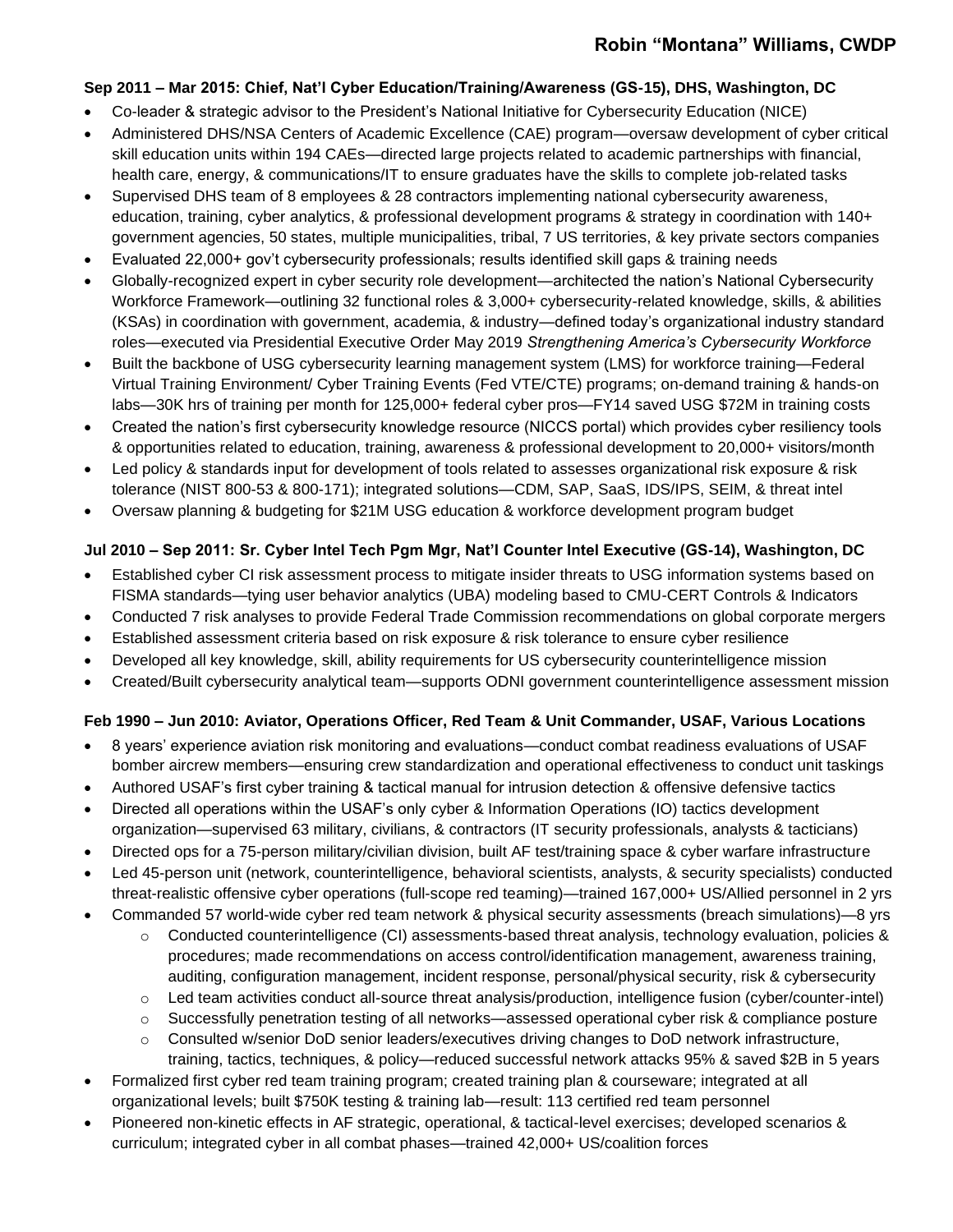# **Robin "Montana" Williams, CWDP**

- Produced concise technical assessment consultation on adversarial capabilities & integrated results into JTF-GNO's online annual role-based IT security & education requirements—educated 3.98M DoD personnel
- Increased AF enterprise network resiliency—created AF's first distance learning curriculum for cyber, social network/media & threat-realistic training; augmented online information assurance training for 777,000+ personnel
- Provided vision & implementation plan--Joint Forces Command's \$20M adversary cyber training range
- Created 5-year/\$16M vision/implementation plan for AF flying training range to integrate cyber training
- Designed Air Force's integrated cyber red team/aggressor program; revised quantitative & qualitative assessment processes; with a limited \$1.5M budget—reduced manpower/fiscal requirements 50% & increase mission execution by 100% in 18 months—intro adversarial cyber warfare capabilities in most major coalition exercises

## **CERTIFICATIONS/PROFESSIONAL DEVELOPMENT**

**Certified Workforce Development Professional**—National Association of Workforce Development Professionals  **Certified Information Security Manager (CISM)—**ISACA

**Certified in Risk and Information Systems Control (CRISC)—**ISACA

**Certified Computer Network/Info Operations Red Teamer**—USAF Information Operations Aggressor Course

**Supervisory Leadership Development Program—**Department of Homeland Security, Washington DC

**Emerging Leaders Program—**Central Intelligence Agency, Langley VA

**Mentoring Managers/Supervisors Course—**Office Director of National Intelligence, Washington DC

**Executive Leadership School--**Air War College, Maxwell, AFB, AL

**Senior Leadership School**--Joint Command & Staff College, Norfolk, VA (Information Security Planning Course)

**Strategic Planning Training--**Joint Doctrine Air Campaign Course, Maxwell AFB, AL

**Warfighter, Planning, Integration, & Instructor Training--**USAF Weapons School, Nellis AFB, NV

**Junior Leadership School**--Squadron Officers School, Maxwell AFB, AL

**Joint Junior Leadership School**—Marine Corps Amphibious Warfare School, Quantico, VA

**Instructor/Curriculum Development School**—Certified Flight Instructor Course, Barksdale AFB, LA

## **PROFESSIONAL ORGANIZATIONS**

National Assoc of Workforce Development Professionals—Life Member Air Force Association—Life Member Veterans of Foreign Wars—Life Member American Psychological Association Society for Industrial Organizational Psychologists **Disabled American Veterans—Life Member** Iraq & Afghanistan Veterans of America—Life Member Guilden Key International Honour Society Military Officers Assoc of America—Life Member **Association of Old Crows** Armed Forces Comms & Electronics Assoc--Life Member **ISACA** Sandy Valley Lodge #57, F. A.&M.—Master Mason Scottish Rite 32º Degree Mason Scottish Rite 32º Degree Mason Shriners' International

Shriners' International

## **AWARDS/RECOGNITION/OTHER INFORMATION**

- *Retired Lieutenant Colonel, United States Air Force—21 years of service*
- *Decorated combat-veteran* of Operation Allied Force, Operations Enduring & Iraqi Freedom—awarded 25 major medals/ribbons of commendation for service to the United States of America
- Disabled Veteran (Service Connected)
- 2014 Air Force Association's CyberPatriot Order of Merit
- 2013 GTRA's GOVTek Executive Gov't Technology Award for *Excellence in Education*
- Director of National Counterintelligence Executive (NCIX) Exceptional Performance Award—2011
- Two time—USAF-level award winner—2001 Lemay Award (#1 bomber crew in USAF) & 2009 Outstanding USAF Computer Network & Information Operations Team (#1 IO Team in USAF)